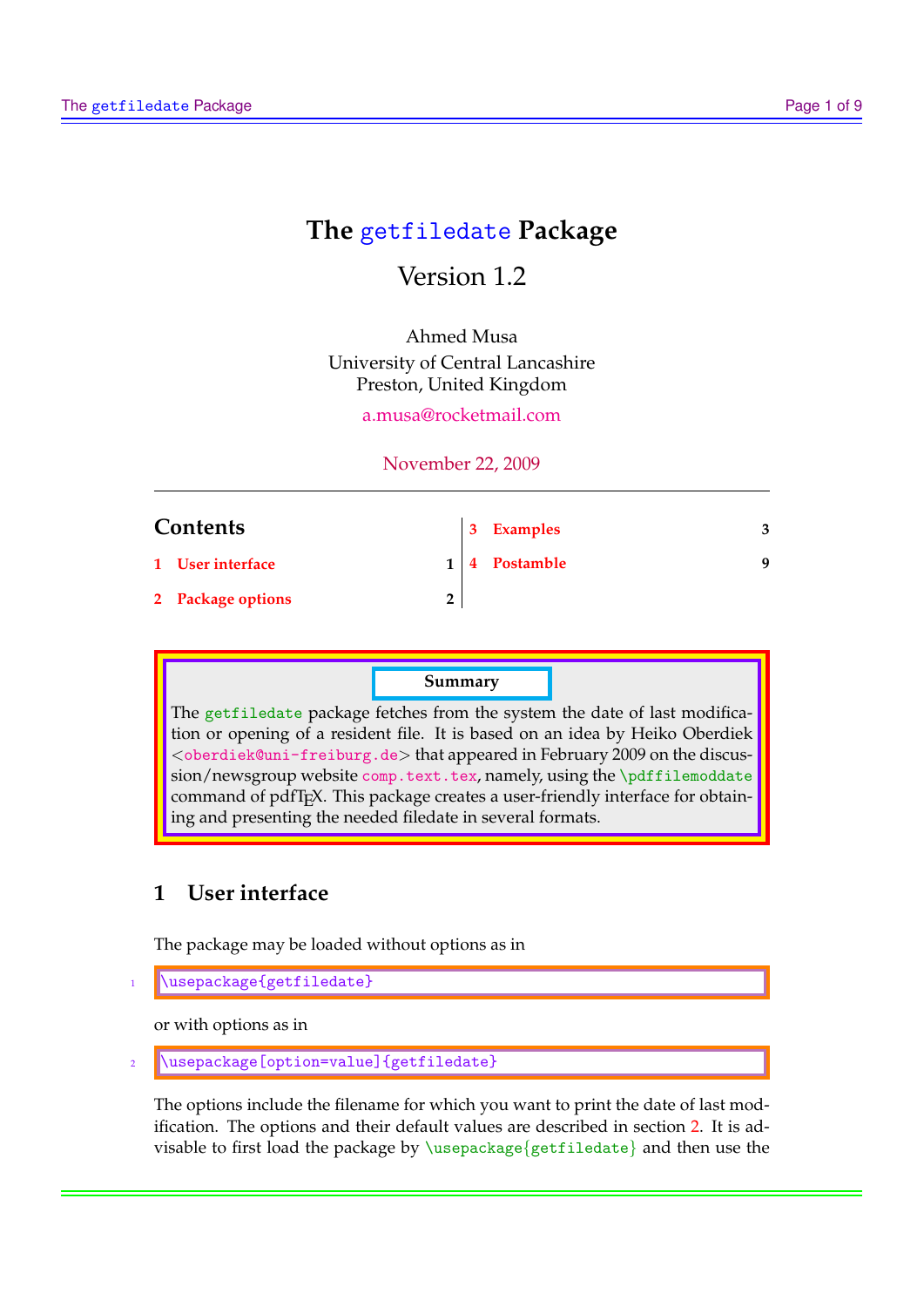<span id="page-1-0"></span>macro \getfiledate to dynamically determine and print the date of last modification of filenames. The \getfiledate macro sets the various options. The \documentclass and \usepackage{getfiledate} options lists may, however, be used to set options that apply throughout the document.

## **2 Package options**

The package options are listed in Table 1 below.

| Option        | <b>Default</b>                             | <b>Meaning</b>                                                                                                                                                                                          |
|---------------|--------------------------------------------|---------------------------------------------------------------------------------------------------------------------------------------------------------------------------------------------------------|
| file          | getfiledate.sty                            | The file for which the date of last modi-<br>fication is required.                                                                                                                                      |
| prefix        | The date of last modi-<br>fication of file | The prefix of filename.                                                                                                                                                                                 |
| postfix       | was                                        | The postfix of filename, not that of file-<br>date. It has been necessary to provide<br>both prefix and postfix following user<br>requests.                                                             |
| width         | hsize                                      | The width of the parbox or boxedmini-<br>page containing the filedate.                                                                                                                                  |
| head          | 0ex                                        | The vertical separation between the<br>paragraph before the filedate and the<br>filedate itself.<br>When this option is<br>passed to package without value, its de-<br>fault becomes the \baselineskip. |
| foot          | 0ex                                        | The vertical skip between the filedate's<br>line and the paragraph after filedate.<br>When this option is passed to package<br>without value, its default becomes the<br>\baselineskip.                 |
| marker        | \empty                                     | The mark before the filename, on the<br>same line with the filedate.                                                                                                                                    |
| markercolor   | blue                                       | The color of the marker.                                                                                                                                                                                |
| filenamecolor | blue                                       | The color of the filename.                                                                                                                                                                              |
| datecolor     | blue                                       | The color of filedate.                                                                                                                                                                                  |
| inlinespace   | 1em                                        | The horizontal separation between the<br>marker and the filedate.                                                                                                                                       |
| separator     | \textbullet                                | The marker between the filedate and<br>filetime.                                                                                                                                                        |
| sepcolor      | black                                      | The color of the separator.                                                                                                                                                                             |
| framecolor    | black                                      | The color of the boxrule for the boxed-<br>minipage.                                                                                                                                                    |
| framesep      | 3pt                                        | The \fboxsep for the boxedminipage.                                                                                                                                                                     |
| framerule     | 0.4pt                                      | The \fboxru1e for the boxedminipage.                                                                                                                                                                    |
|               |                                            | Continued on next page                                                                                                                                                                                  |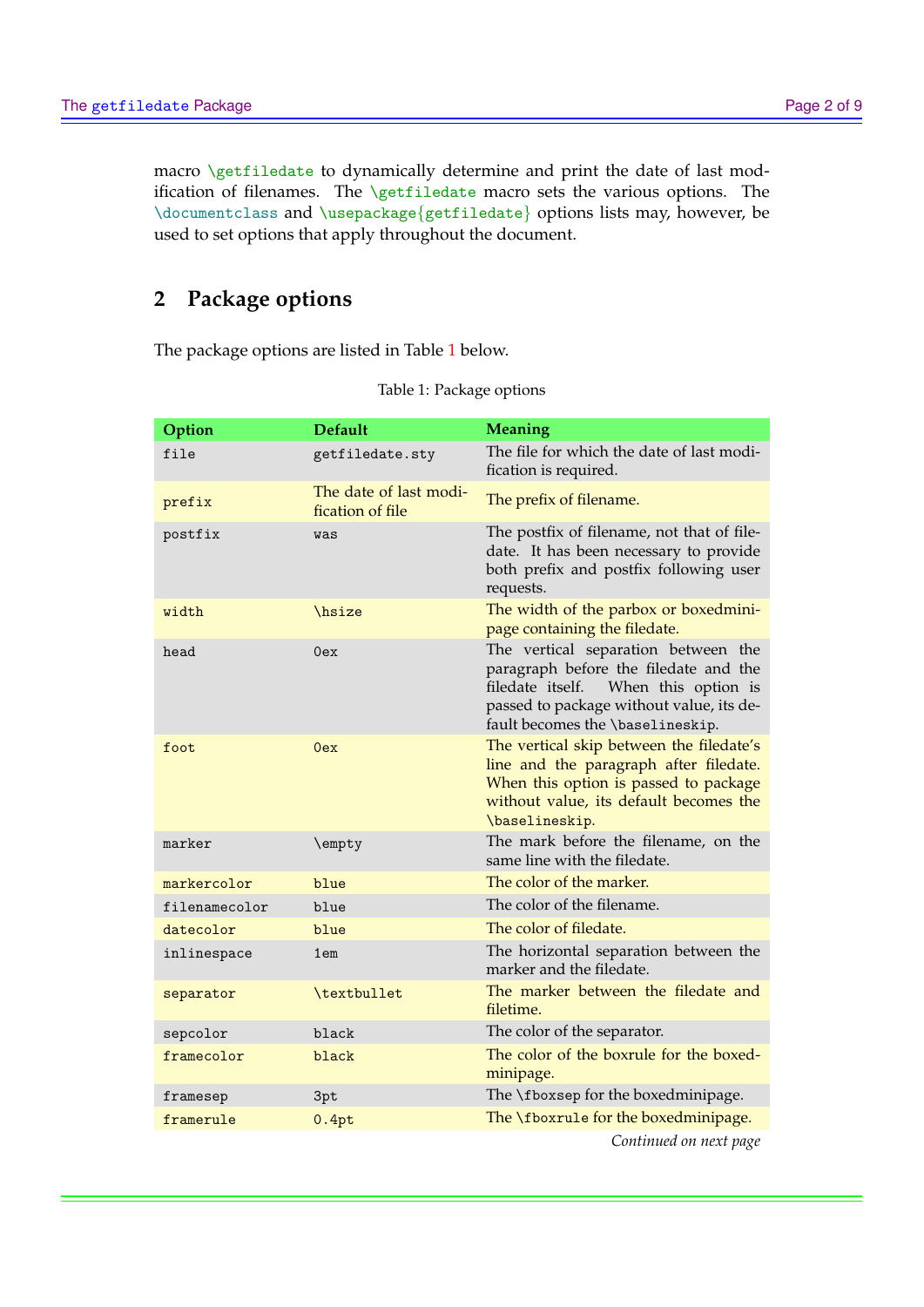| $\epsilon$ . There is no the page<br>Option | Default   | Meaning                                                                                                                                                                                                                                                                                                                                                                                                                                                                                                                                                                          |
|---------------------------------------------|-----------|----------------------------------------------------------------------------------------------------------------------------------------------------------------------------------------------------------------------------------------------------------------------------------------------------------------------------------------------------------------------------------------------------------------------------------------------------------------------------------------------------------------------------------------------------------------------------------|
| align                                       | justified | Alignment of the boxedminipage (pos-<br>sible values are center, left, right and<br>justified).                                                                                                                                                                                                                                                                                                                                                                                                                                                                                  |
| putprefix                                   | true      | The boolean switch for placing pre-<br>fix and postfix before the filedate. If<br>this option is not entered in the call<br>to $\setminus$ getfiledate, or if it is entered as<br>putprefix=true, both prefix and post-<br>fix will be inserted. On the other hand, if<br>the user sets putprefix=false, then no<br>prefix and postfix will be inserted (even<br>if the user specifies prefix and postfix in<br>the call to $\setminus$ getfiledate). This option<br>has been necessitated by users who just<br>want to get filedate without any prefix,<br>postfix or filename. |
| notime                                      | false     | The boolean switch for turning the dis-<br>play of time on or off.                                                                                                                                                                                                                                                                                                                                                                                                                                                                                                               |
| boxed                                       | false     | The boolean switch for enclosing the<br>filedate in a box. If the user simply en-<br>ters this option without value, it will be<br>assumed to be true. If it doesn't appear<br>in the options list, its value is false.                                                                                                                                                                                                                                                                                                                                                          |

#### <span id="page-2-0"></span>*Continued from last page*

## **3 Examples**

### **Example 3.1**

The simplest example is to use the \getfiledate macro in the following way:

\getfiledate[putprefix]{dir/filename.ext}

for which the default values of the package options will be used. For the sample file misc-test1.tex, the outcome of this will be:

The date of last modification of file misc-test1.tex was 2009-10-11 • 21:45:50.

The prefix and postfix can be turned off as follows:

```
\sqrt{\text{getfiledate}[\text{putprefix=false}]{\text{dir/filename.ext}}}
```
which gives

2009-10-11 • 21:45:50.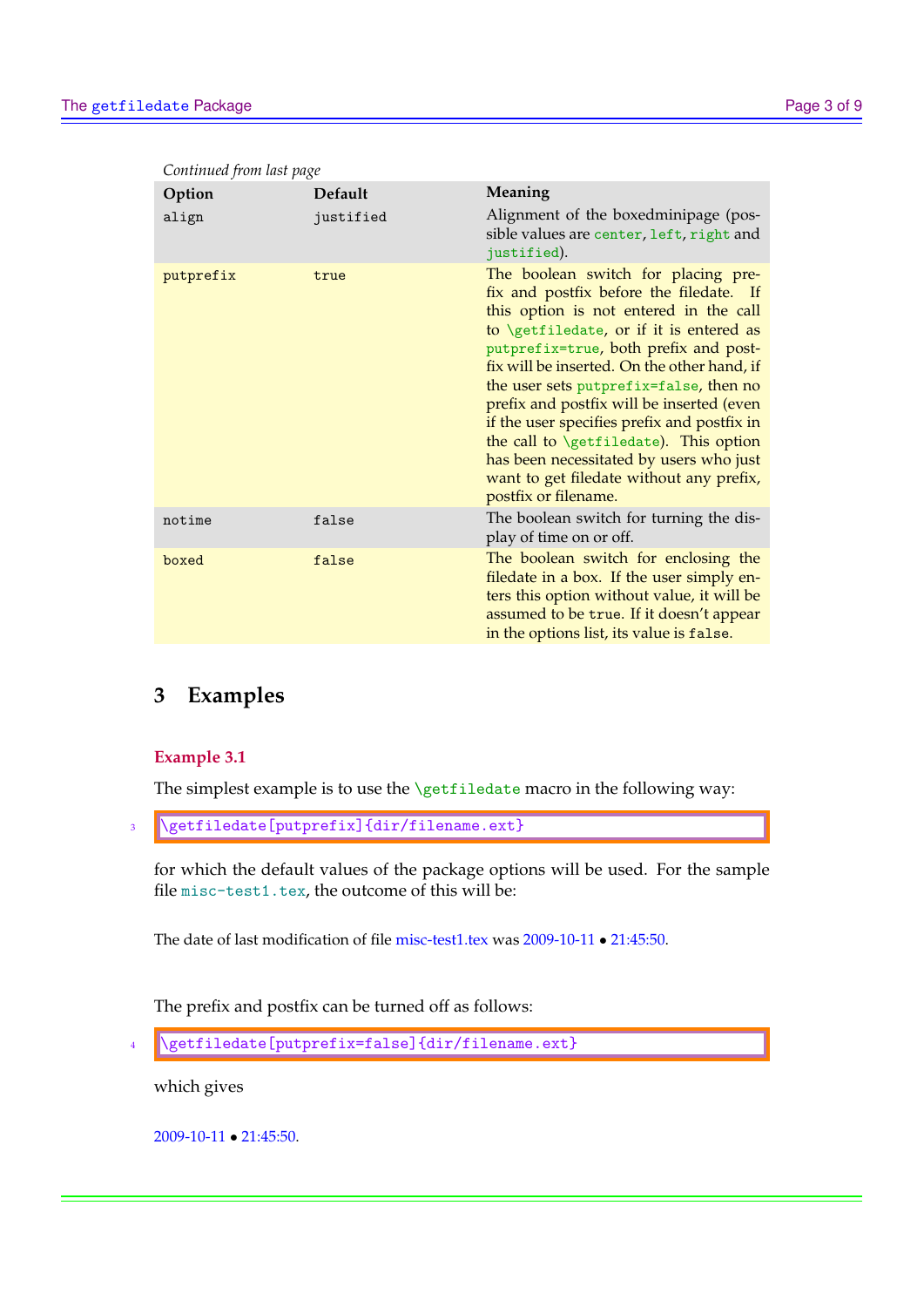If the user needs the prefix and postfix in subsequent calls to  $\get$ iledate, he has to turn them on again—through putprefix as follows. Once turned on, they remain in effect until switched off later.

The setting

\getfiledate[putprefix,marker={\$\star\$}]{dir/filename.ext}

gives

? The date of last modification of file misc-test1.tex was 2009-10-11 • 21:45:50.

The ability to change both the prefix and postfix automatically provides a babel (i.e., multilingual) support. For example, if I want the postfix to be  $\langle \text{mrule}, \text{I can} \rangle$ simply enter

```
\new\def\mrule{\rule[.2ex]{.5cm}{3pt}}
\getfiledate[putprefix,marker={$\star$},
  8 postfix=\mrule]{dir/filename.ext}
```
to get

 $\star$  The date of last modification of file misc-test1.tex  $\text{2009-10-11} \cdot 21:45:50$ .

You can use all package options to customize the format of the result. The following examples illustrate the most important issues in using this package.

#### **Example 3.2**

The example in this section was obtained with the following settings. There are values specified for head and foot.

|         | 9   \getfiledate[putprefix,postfix,head=.1\baselineskip,    |
|---------|-------------------------------------------------------------|
| $10-10$ | foot=2\baselineskip, markercolor=magenta,                   |
| 11      | filenamecolor=purple,datecolor=orange,                      |
| 12      | inlinespace=.5em, marker=\$\blacktriangleright\$, separator |
|         | $\Box$ {misc-test1.tex}                                     |

The outcome of this is

 $\triangleright$  The date of last modification of file misc-test1.tex was 2009-10-11 • 21:45:50.

If you don't need the marker, you can simply enter marker without value as follows

```
_{14} \getfiledate[head=\baselineskip,
15 foot=\baselineskip,width=.6\hsize,filenamecolor=xgreen10,
```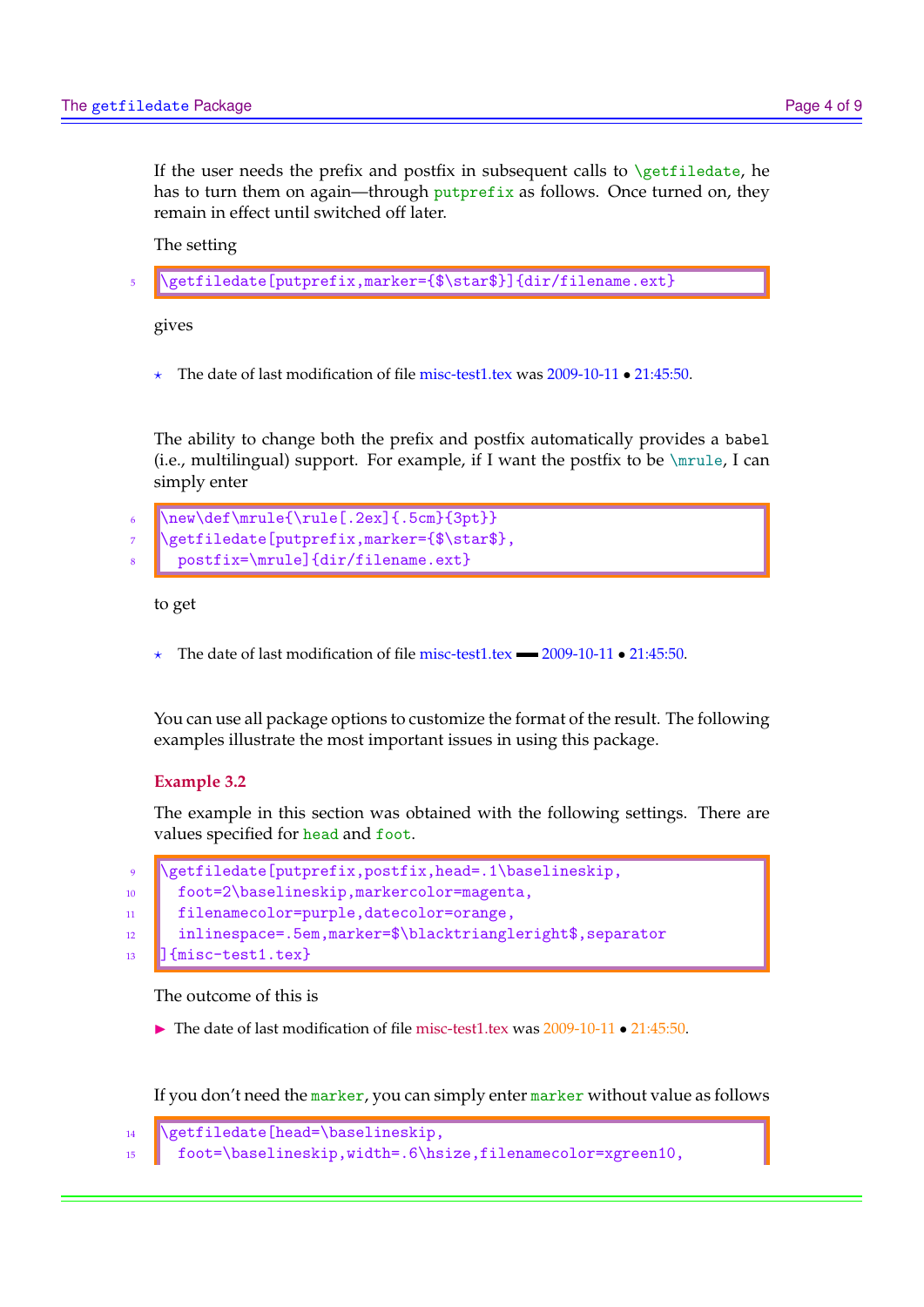```
16 prefix=The date of final changes to file,
17 datecolor=orange, inlinespace=.5em, boxed=false,
18 separator=$\spadesuit$,sepcolor=green,marker,align=center
19 ] {misc-test1.tex}
```
to get

The date of final changes to file misc-test1.tex was 2009-10-11 ♠ 21:45:50.

If you simply remove marker from the key-value list, the marker will retain the last value you assigned to it rather than the default value (which is nil).

## **Example 3.3**

Unlike the case of the marker, if you don't need the separator, you would have to enter separator={} or simply separator= as follows

```
20 \getfiledate[head=\baselineskip,foot=\baselineskip,
21 Width=.6\hsize,filenamecolor=xgreen10,
22 prefix=The date of final changes to file,
23 datecolor=orange,inlinespace=.5em,boxed=false,
24 separator=,sepcolor=green,marker,align=center
_{25} ] {misc-test1.tex}
```
to get

The date of final changes to file misc-test1.tex was 2009-10-11 21:45:50.

The same trick can be applied to some other keys. If you simply remove the separator from the key-value list, the separator will retain the last value you assigned to it rather than the default value (which is  $\text{bullet}$ ). If in the subsequent calls to  $\sqrt{\text{getfiledate}}$ , you need the separator, you would have to specify it or (to use the default value) simply enter separator without value.

**Notes**: The user should note the following:

- The inclusion of the width  $(0.6\hbox{hsize})$  in the above example. The width will maintain this value until it is changed again, as in the following examples.
- If you enter putprefix=false and you want the outcome centered, you should remember to set the right width. For example, the following will not be centered, simply because the value of width is  $0.8$ \hsize:

```
26 \getfiledate[putprefix=false,align=center,
27 Width=0.8\hsize,separator]{dir/filename.ext}
```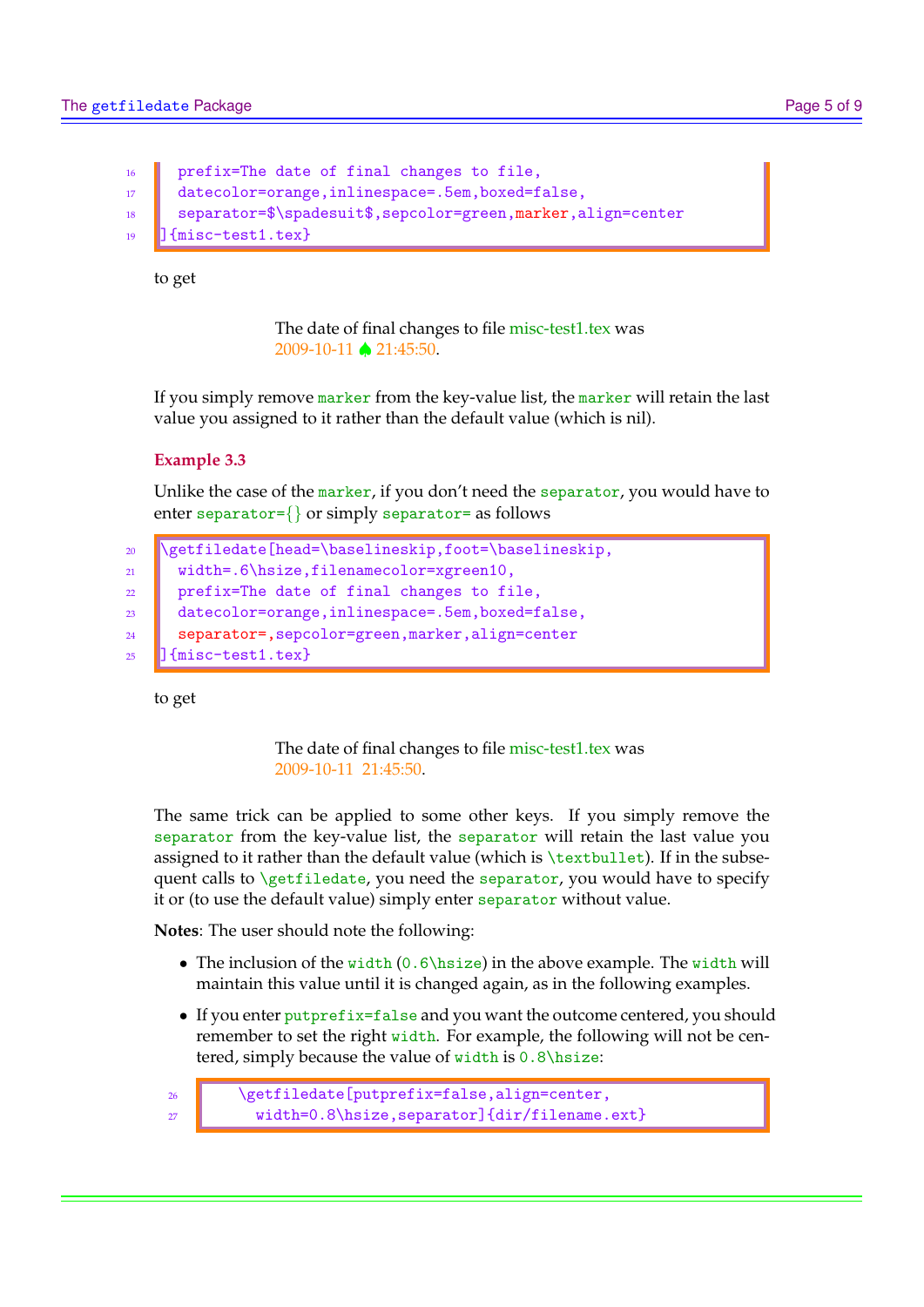which gives

2009-10-11 • 21:45:50.

Setting width=.3\hsize gives the desired result:

2009-10-11 • 21:45:50.

- The assignment to keys can be localized by enclosing the \getfiledate command in a group (e.g., \bgroup ... \egroup).
- The change of prefix here. The default value of prefix is The date of last modification of file. The prefix will maintain this value until it is changed in the next call (see the next example).
- The ability to change the prefix and postfix provides a babel (i.e., multilingual) support, since the user can specify suitable values of these keys.
- The use of the key-value align=center above. The key align can assume values of center, left, right, and justified. Any other value for align will be rejected by the package.
- Some of the package options (e.g., putprefix, notime) can be submitted globally via the options list of \documentclass.

#### **Example 3.4**

The example in this section was obtained with the following settings:

```
28 \getfiledate[head=0ex,foot=\baselineskip,
29 prefix,width=\hsize,markercolor=magenta,filenamecolor=red,
30 datecolor=violet,inlinespace=.5em,marker=$\triangleright$,
31 separator=$\clubsuit$,sepcolor=xbgreen1
32 ] {misc-test2.tex}
```
The outcome is:

. The date of last modification of file misc-test2.tex was 2009-10-11 ♣ 21:46:00.

Here we simply passed the *prefix* without value so that its default value was used.

#### **Example 3.5**

The example in this section was obtained with the following settings:

```
33 | \getfiledate[head=\baselineskip,foot=\baselineskip,
```

```
34 markercolor=red!65,filenamecolor=blue,
```

```
35 datecolor=orange,inlinespace=.5em,marker={$\star$},
```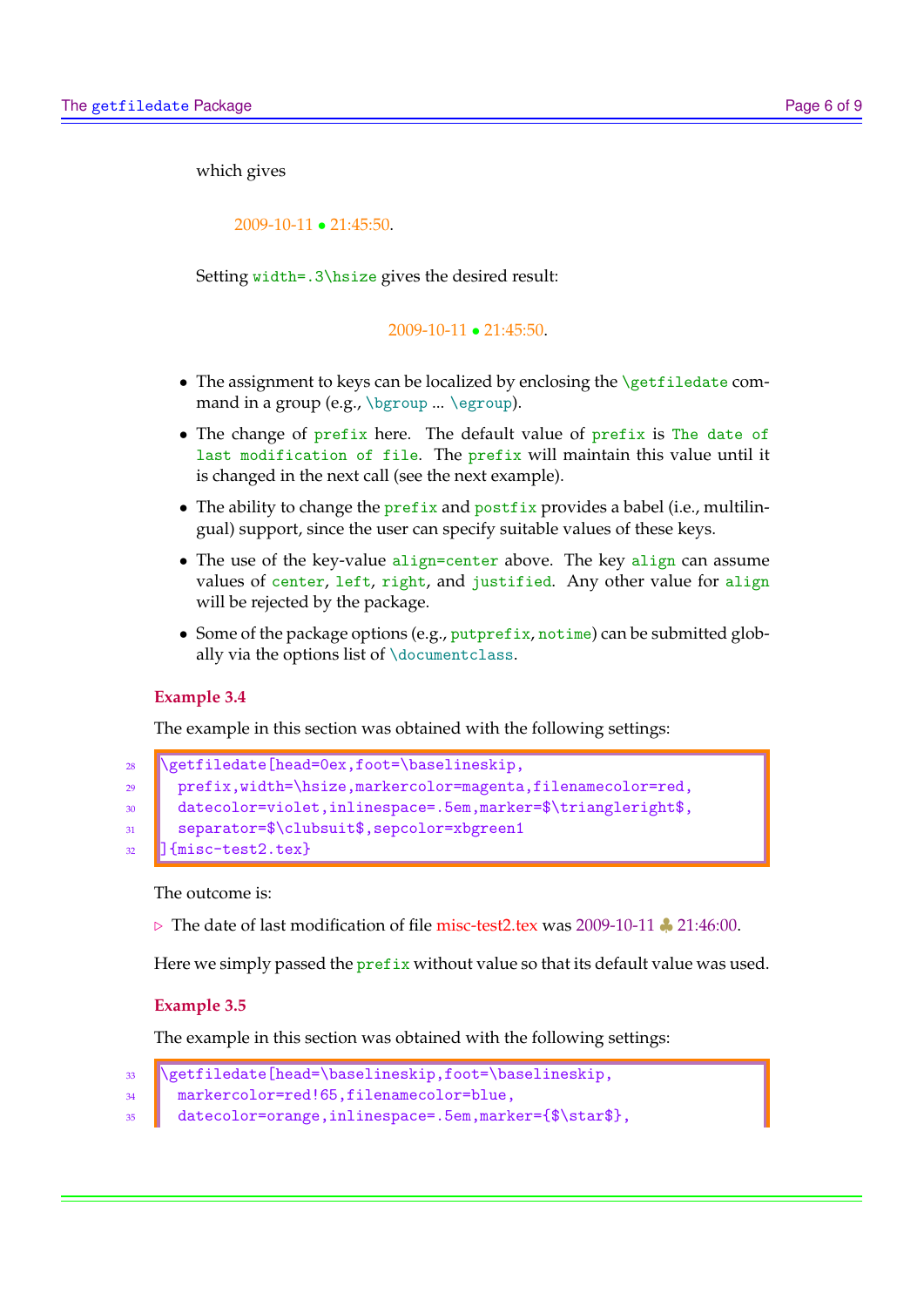```
36 separator=$\Diamond$,sepcolor=red
37 J{misc-test3.tex}
```
The outcome is:

 $\star$  The date of last modification of file misc-test3.tex was 2009-10-11  $\Diamond$  21:46:10.

## **Example 3.6**

The example in this section was obtained with the following settings:

```
38 \getfiledate[head=\baselineskip,foot=2ex,
39 filenamecolor=blue,datecolor=orange,
40 inlinespace=.5em,marker={$\blacktriangleright$},
41 markercolor=cyan,separator=$\heartsuit$,sepcolor
42 J{misc-test4.tex} % Use default sepcolor
```
The outcome is:

The date of last modification of file misc-test4.tex was  $2009-10-11 \nabla 21:46:18$ .

## **Example 3.7**

The example in this section was obtained with the following settings:

```
43 Netilledate [head=1ex,foot=1ex,
44 markercolor=purple,filenamecolor=blue,
45 datecolor=orange,inlinespace=.5em,
46 marker={$\blacktriangleright$},separator={}
47 ] {misc-test5.tex} % The separator is nil here.
```
The outcome of this is:

 $\triangleright$  The date of last modification of file misc-test5.tex was 2009-10-11 21:46:18.

## **Example 3.8**

Instead of keeping head and foot, you may instead decide to frame your result, as follows:

```
48 \sqrt{\text{getfiledate}[\text{head} = .5\baselineskip, ]}49 foot=.5\baselineskip,width=12.5cm,framesep=5pt,framerule=.4pt,
50 align=center,markercolor=purple,filenamecolor=blue,
51 datecolor=orange,marker={$\blacktriangleright$},
52 separator=$\heartsuit$,boxed
_{53} ] {misc-test5.tex} % marker has no effect here.
```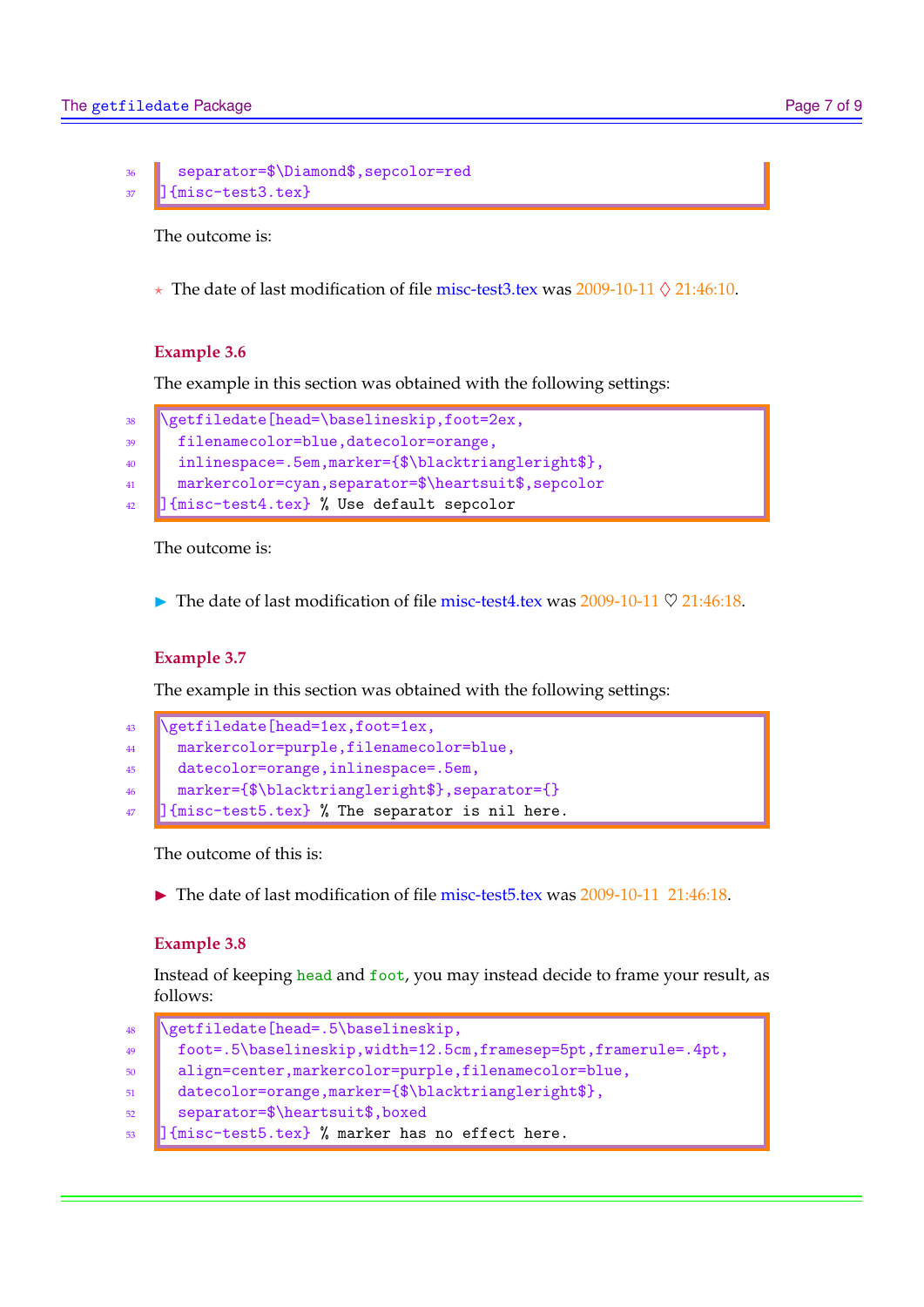The outcome is:

```
The date of last modification of file misc-test5.tex was 2009-10-11
21:46:18.
```
The boolean option boxed has the default value of true when listed in the keyvalue list. If you set the key boxed  $(=\text{true})$  in one call to the  $\getifiedate$  macro, and you don't want the filedate to be boxed subsequently, you have to turn it off (i.e., enter boxed=false) in the next call to  $\getfiledate$ . The choice boxed (=true) automatically turns off marker irrespective of whether or not you have submitted a value to this key in  $\get$ iledate macro. In the above example, the reader will notice that the setting marker=\blacktriangleright has no effect on the outcome.

For the boxed filedates, you can set the options framesep and framerule (equivalents of  $\langle$ FIFX's native \fboxsep and \fboxrule) as follows:

```
54 \text{Vert} \text{head} \text{base} \text{in}55 foot=1ex,marker={$\blacktriangleright$},markercolor=purple,
     56 filenamecolor=blue,width=.9\hsize,datecolor=orange,
57 inlinespace=.5em,align=left,boxed,separator=$\blacklozenge$,
58 framesep=5pt,framerule=2pt
59 ] {misc-test5.tex} % marker has no effect here.
```
The outcome of this is:

The date of last modification of file misc-test5.tex was 2009-10-11 ♦ 21:46:18.

The default values of framesep and framerule are 3pt and 0.4pt (LATEX's native values for \fboxsep and \fboxrule). The user should note that the keys framesep and framerule should, of course, be submitted without backslashes (e.g., framesep=5pt and framerule=2pt).

You can change the box frame color as in

```
60 \ead=\baselineskip,
61 foot=\baselineskip,markercolor=purple,filenamecolor=blue,
62 datecolor=orange,width=8cm,align=right,boxed,framesep=5pt,
63 framerule=2pt,separator=$\Diamond$,framecolor=green
64 ] {misc-test5.tex}
```
The outcome of this is:

The date of last modification of file misctest5.tex was 2009-10-11  $\Diamond$  21:46:18.

This frame color will remain in force until it is changed again. The default value of